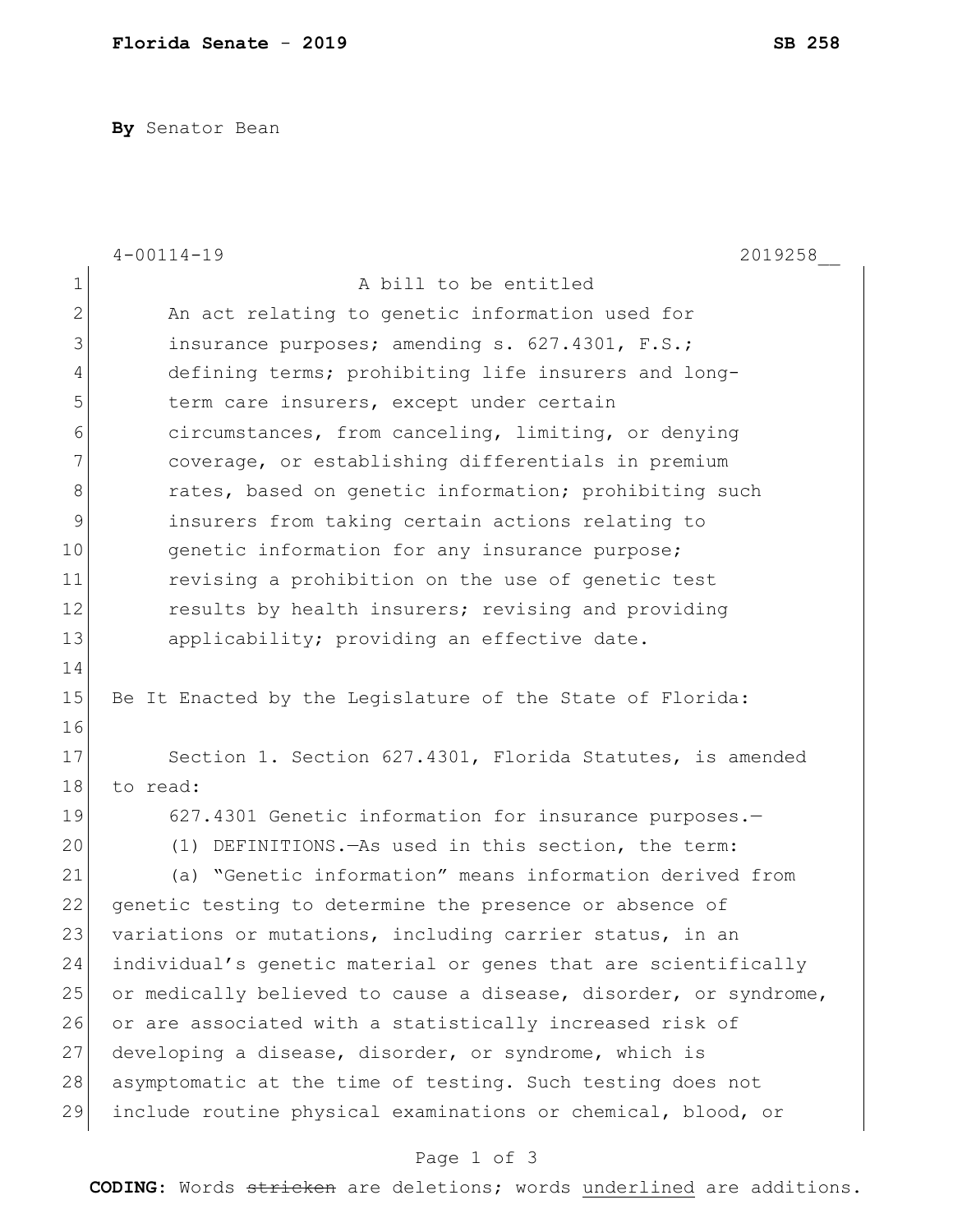|    | $4 - 00114 - 19$<br>2019258                                      |
|----|------------------------------------------------------------------|
| 30 | urine analysis, unless conducted purposefully to obtain genetic  |
| 31 | information, or questions regarding family history.              |
| 32 | (b) "Health insurer" means an authorized insurer offering        |
| 33 | health insurance as defined in s. 624.603, a self-insured plan   |
| 34 | as defined in s. 624.031, a multiple-employer welfare            |
| 35 | arrangement as defined in s. 624.437, a prepaid limited health   |
| 36 | service organization as defined in s. 636.003, a health          |
| 37 | maintenance organization as defined in s. 641.19, a prepaid      |
| 38 | health clinic as defined in s. 641.402, a fraternal benefit      |
| 39 | society as defined in s. 632.601, or any health care arrangement |
| 40 | whereby risk is assumed.                                         |
| 41 | (c) "Life insurer" has the same meaning as in s. 624.602         |
| 42 | and includes an insurer issuing life insurance contracts that    |
| 43 | grant additional benefits in the event of the insured's          |
| 44 | disability.                                                      |
| 45 | (d) "Long-term care insurer" means an insurer that issues        |
| 46 | long-term care insurance policies as described in s. 627.9404.   |
| 47 | (2) USE OF GENETIC INFORMATION.-                                 |
| 48 | (a) In the absence of a diagnosis of a condition related to      |
| 49 | genetic information, no health insurer, life insurer, or long-   |
| 50 | term care insurer authorized to transact insurance in this state |
| 51 | may cancel, limit, or deny coverage, or establish differentials  |
| 52 | in premium rates, based on such information.                     |
| 53 | (b) Health insurers, life insurers, and long-term care           |
| 54 | insurers may not require or solicit genetic information, use     |
| 55 | genetic test results in the absence of a diagnosis of a          |
| 56 | condition related to genetic information, or consider a person's |
| 57 | decisions or actions relating to genetic testing in any manner   |
| 58 | for any insurance purpose.                                       |
|    |                                                                  |

## Page 2 of 3

**CODING**: Words stricken are deletions; words underlined are additions.